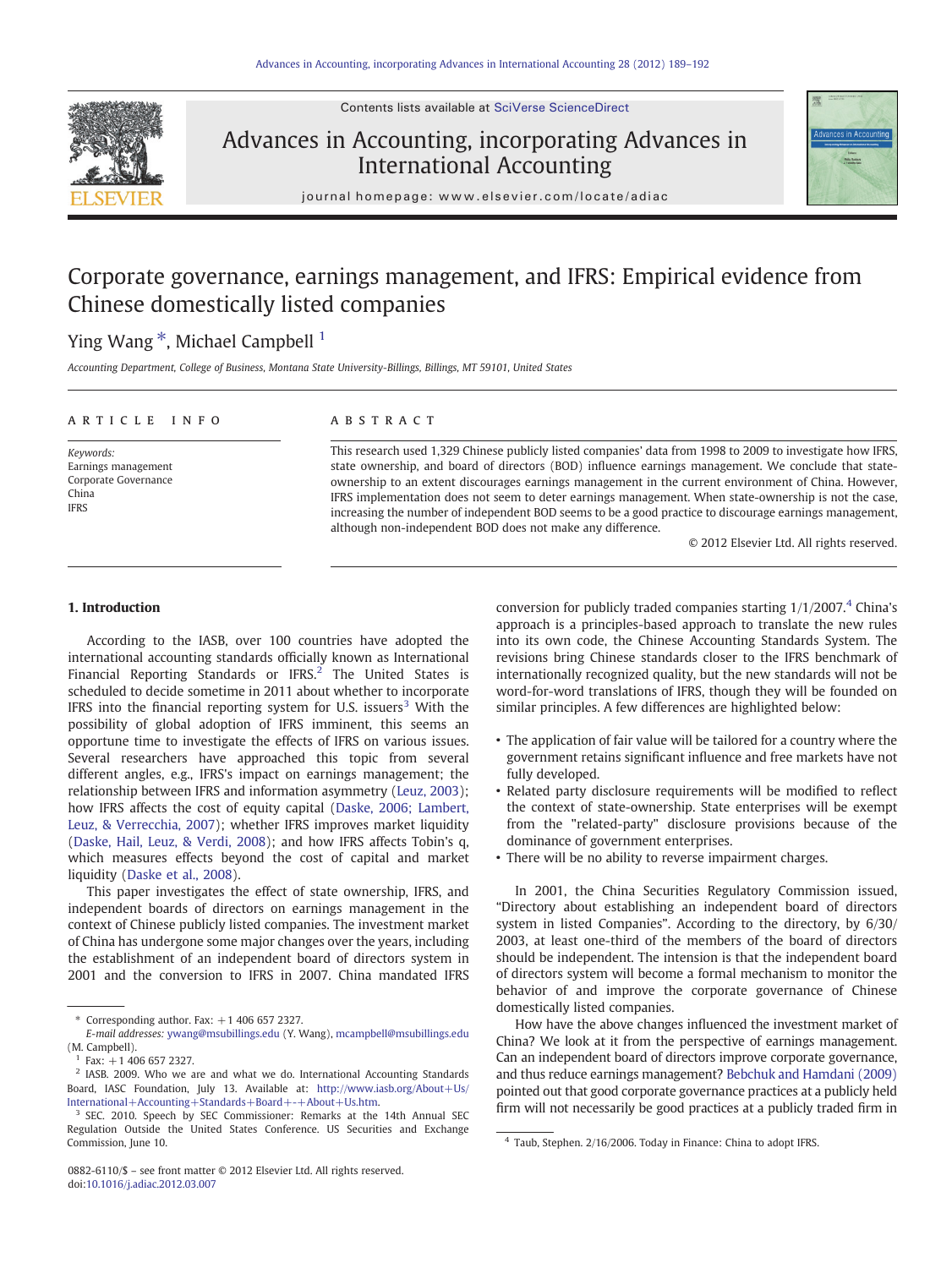which there is a controlling shareholder. This is because board independence, a key concept in structuring appropriate corporate governance practices, has a different meaning when a controlling shareholder is present. The research by [Bebchuk and Hamdani \(2009\)](#page--1-0) inspired us to investigate the relationship between independent boards of directors and state ownership of Chinese domestically listed companies. The significant change of accounting system starting 2007 also demands this research to evaluate IFRS effect on the interaction of independent board of directors, earnings management, and state ownership.

#### 2. Literature review

Corporate governance has been a topic of research for decades. We herein review a few of recent studies regarding corporate governance.

[Li and Samsell \(2009\)](#page--1-0) suggest that economies vary in terms of their emphasis on formal rules versus informal relationships. In Anglo-American economies, the primary governance mechanism is the equity market [\(Saberwal & Smith, 2008\)](#page--1-0). In China, the primary governance mechanism is the state and informal networks ([Shen &](#page--1-0) [Chen, 2009\)](#page--1-0). [Judge \(2010\)](#page--1-0) gives a complete review of corporate governance around the world.

[Li \(2010\)](#page--1-0) examined tunneling by controlling shareholders in Chinese public companies. Tunneling is the transfer of assets out of public companies for the benefit of controlling shareholders. [Li](#page--1-0) [\(2010\)](#page--1-0) concluded that tunneling is severe and that private controlling ownership significantly increases the severity of it. [Li's \(2010\)](#page--1-0) research seems to support the conclusion by [Shen and Chen \(2009\)](#page--1-0) that the primary governance mechanism in China is the state and informal networks. Recent study about ownership and corporate governance also includes [Sueyoshi, Goto, and Omi \(2010\)](#page--1-0) research about Japanese firms. Their conclusion is that stable shareholding is an important aspect of traditional Japanese corporate governance, although stable shareholding enhances operational performance only when the ratio of shares held by stable shareholders is more than 61.21%.

However, [Leuz, Nanda, and Wysocki \(2003\)](#page--1-0) finds that earnings management appears to be lower in economies with large stock markets, dispersed ownership, strong investor rights, and strong legal enforcement. This conclusion conflicts with research by [Li \(2010\),](#page--1-0) [Shen and Chen \(2009\),](#page--1-0) and [Sueyoshi, Goto, and Omi \(2010\).](#page--1-0) These studies found that large/state shareholding was an important governance mechanism. [Leuz et al. \(2003\)](#page--1-0) conclusions are based on data from 31 countries from 1990 to 1999. The countries include Asian countries such as Japan, Philippines, Indonesia, Korea, as well as the United States, United Kingdom, Belgium, etc. The dataset did not include China.

This paper investigates the effect on Chinese publicly traded companies of state ownership on corporate governance and earnings management.

Extensive research has been done on the impact of outside directors as well. [Musteen, Datta, and Kemmerer \(2010\)](#page--1-0) found that firms with a greater proportion of outside directors and those with larger boards exhibited better reputations than those with smaller boards and a higher proportion of insiders. The study sample involved companies included in the 2000 Fortune List of America's Most Admired Corporations. (This list has been compiled annually since 1983.) [Duchin, Matsusaka, and Ozbas \(2010\)](#page--1-0) conclude that the effectiveness of outside directors depends on the cost of acquiring information about the firm. When the cost of information acquisition is low, performance increases when outsiders are added to the board. When the information acquisition cost is high, performance worsens when outsiders are added to the board. The data are from American firms over the period 2000–2005.

[Shen and Chih \(2007\)](#page--1-0) examined the impacts of corporate governance on earnings management. They conclude that firms with good corporate governance tend to conduct less earnings management and large size firms are prone to conduct earnings smoothing. The paper used CLSA (Credit Lyonnais Securities Asia) corporate governance measures. CLSA calculated an index with corporate governance rankings for 495 firms across 25 emerging markets and 18 sectors. The paper examined the relationship between [Leuz et al.'s \(2003\)](#page--1-0) earnings management proxies and corporate governance.

#### 3. Methodology

#### 3.1. Data collection

We recruited students fluent in Chinese to manually collect data from sina.com.cn. Data were collected from a total of 1329 publicly listed companies, and 11,947 company years. We included all industries in our data collection. We then grouped our observations into China GAAP observations from1998–2006 (8059 observations in total) and IFRS observations from 2007 to 2009 (3888 observations in total).

#### 3.2. Earnings management

Earnings management has been the subject of extensive accounting research. [Healy and Wahlen \(1999\)](#page--1-0) defined earnings management as the alteration of a firm's financial reports by insiders in order either to mislead some stakeholders or to influence contractual outcomes that are dependent on numbers in the financial reports. [Leuz et al. \(2003\)](#page--1-0) adopted this definition as do we.

Measuring the degree of earnings management has presented challenges, and researchers have devised various methods. In this study, we will use the methods developed by [Leuz et al. \(2003\),](#page--1-0) which were based on previous work by [Dechow, Sloan, and Sweeney](#page--1-0) [\(1995\),](#page--1-0) [Healy and Wahlen \(1999\)](#page--1-0) and [Dechow and Skinner \(2000\).](#page--1-0)

Earnings management is generally understood to mean attempts by company insiders to protect their positions and benefits by manipulating the financial information provided to outsiders. This often takes the form of income smoothing or income manipulation.

We use the method defined by [Leuz et al.'s \(2003\)](#page--1-0) to quantify earnings management. We first introduce accruals and cash flow.

The operational definition of accruals is:

$$
Accruals = (\Delta CA - \Delta Cash) - (\Delta CL - \Delta STD - \Delta TP) - Dep
$$
 (1)

where:

| ΔСΑ             | change in total current asset:                             |
|-----------------|------------------------------------------------------------|
| $\Delta$ Cash   | change in cash/cash equivalents;                           |
| $\Delta CL$     | change in total current liabilities;                       |
| $\triangle$ STD | change in short-term debt included in current liabilities; |
| <b>ATP</b>      | change in income taxes payable;                            |
| Dep             | depreciation and amortization expense.                     |
|                 |                                                            |

We then calculate cash flow from operations:

Cash flow from operations = Operating earnings–Accruals  $(2)$ 

$$
EM = |Accruals| / |Cash flow from operations|
$$
 (3)

where: EM stands for earnings management.

The larger EM is indicative of large-scale use of discretion to manipulate reported accounting earnings. [\(Leuz et al. \(2003\)](#page--1-0) identifies other measures of earnings management. However, these other measures are not applicable for purposes of this paper.)